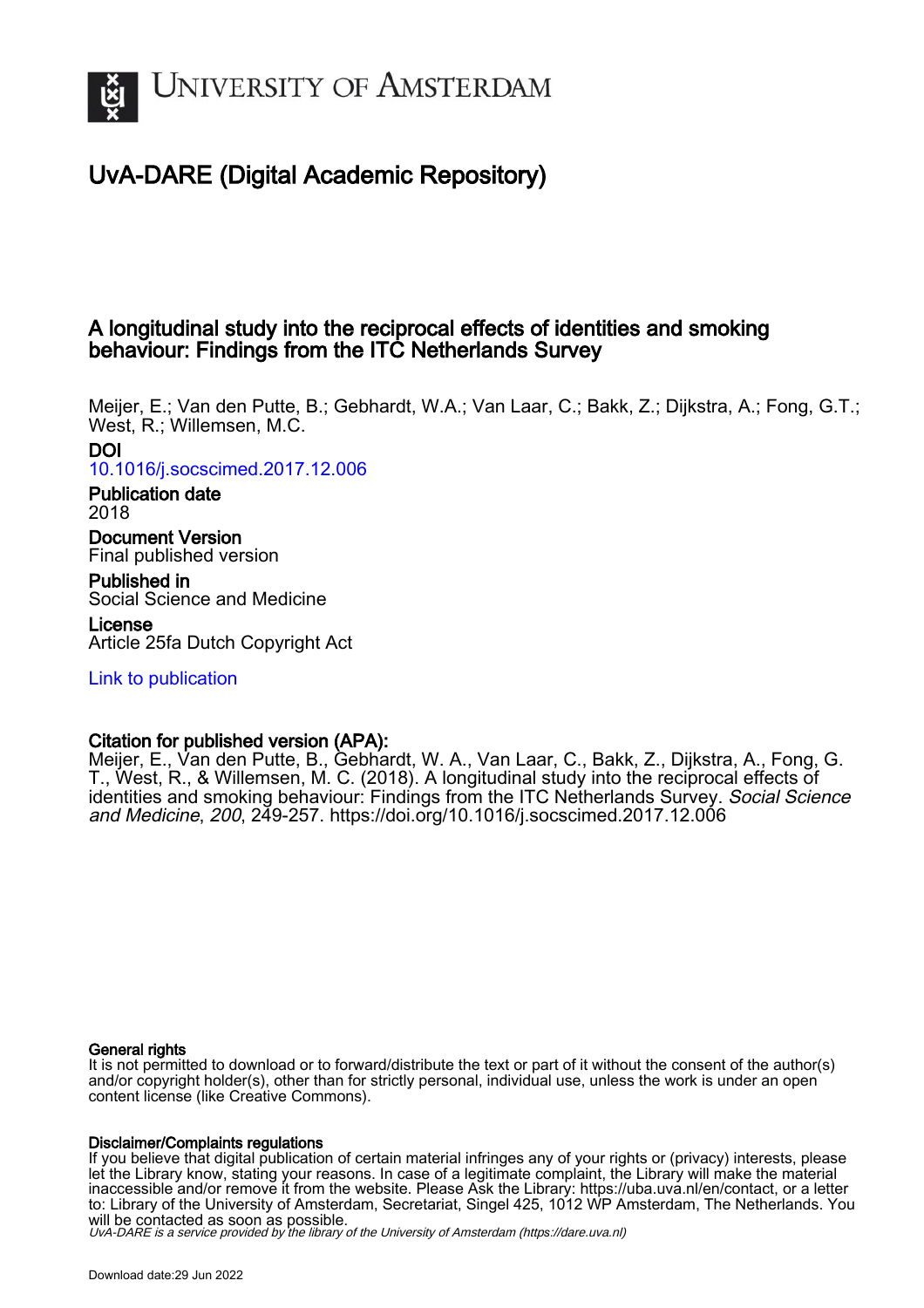

Contents lists available at [ScienceDirect](http://www.sciencedirect.com/science/journal/02779536)

## Social Science & Medicine

journal homepage: [www.elsevier.com/locate/socscimed](https://www.elsevier.com/locate/socscimed)

## A longitudinal study into the reciprocal effects of identities and smoking behaviour: Findings from the ITC Netherlands Survey



**SOCIAL**<br>SCIENCE<br>MEDICINE

 $\left( \frac{2.814}{2.814} \right)$ 

E. Meijer<sup>[a](#page-1-0),[b,](#page-1-1)</sup>\*, B. Van den Putte<sup>[c](#page-1-3),[d](#page-1-4)</sup>, W.A. Gebhardt<sup>a,</sup>\*\*, C. Van Laar<sup>[e,](#page-1-6)</sup>\*\*\*, Z. Bakk<sup>[f](#page-1-8)</sup>, A. Dijkstra<sup>[g](#page-1-9)</sup>, G.T. Fong $^{\rm h,i,j}$  $^{\rm h,i,j}$  $^{\rm h,i,j}$  $^{\rm h,i,j}$  $^{\rm h,i,j}$ , R. West $^{\rm k}$  $^{\rm k}$  $^{\rm k}$ , M.C. Wi[l](#page-1-14)lemsen $^{\rm l,m}$  $^{\rm l,m}$  $^{\rm l,m}$ 

<span id="page-1-0"></span><sup>a</sup> Health, Medical and Neuropsychology, Leiden University, Leiden, The Netherlands

<span id="page-1-1"></span><sup>b</sup> Public Health and Primary Care, Leiden University Medical Center, Leiden, The Netherlands

<span id="page-1-3"></span><sup>c</sup> University of Amsterdam, Amsterdam School of Communication Research, Amsterdam, The Netherlands

<span id="page-1-4"></span><sup>d</sup> Trimbos Institute, Netherlands Institute for Mental Health and Addiction, Utrecht, The Netherlands

<span id="page-1-6"></span><sup>e</sup> Social and Cultural Psychology, University of Leuven, Leuven, Belgium

<span id="page-1-8"></span>f Section of Methodology and Statistics, Department of Psychology, Leiden University, Leiden, The Netherlands

<span id="page-1-9"></span> $8$  Department of Social Psychology, University of Groningen, Groningen, The Netherlands

<span id="page-1-10"></span>h Department of Psychology, University of Waterloo, Waterloo, Canada

<span id="page-1-11"></span><sup>i</sup> School of Public Health and Health Systems, University of Waterloo, Waterloo, Ontario, Canada

<span id="page-1-12"></span><sup>j</sup> Ontario Institute for Cancer Research, Toronto, Canada

<span id="page-1-13"></span>k Health Behaviour Research Centre, Department of Epidemiology and Public Health, University College London, London, United Kingdom

<span id="page-1-14"></span><sup>1</sup> Department of Health Promotion, CAPHRI, Maastricht University, Maastricht, The Netherlands

<span id="page-1-15"></span><sup>m</sup> Dutch Alliance for a Smoke Free Society, The Hague, The Netherlands

## ARTICLE INFO

Keywords: Identity Socio-economic status Smoking cessation Intention to quit Smokers Ex-smokers Cross-lagged structural equation modelling Cross-validation

### ABSTRACT

Objective: Although it has been found that identity constructs related to smoking are associated with changes in smoking behaviour, the direction of causal associations is as yet unclear. This study aims to clarify the nature and direction of these associations.

Methods: In this longitudinal study we examined the reciprocal relations between identity constructs (i.e., smoker self-identity, quitter self-identity and smoker group-identity), intention to quit and smoking and quitting behaviour among a sample of 1036 smokers and ex-smokers, using cross-lagged structural equation modelling. Moreover, we tested whether these relations differed by socio-economic status (SES).

Results: Identity and smoking behaviour were reciprocally related in that in intention to quit and smoking behaviour consistently predicted identity change, and identity predicted (changes in) intentions to quit and smoking behaviour. Behaviour appears more important for identity change than identity for behaviour change. Furthermore, quitter self-identity appears more important than smoker self- and group-identity. Relationships did not differ significantly between SES-groups. The findings were replicated using a cross-validation sample. Conclusion: Results imply that changing smoking behaviour may be a vehicle to change smoking-related identity. Moreover, strengthening identification with quitting is more crucial for quit success than decreasing smoker

identities. The finding that behaviour may be more important for identity than vice versa, if replicated, may call for additions to identity theories.

#### 1. Introduction

People are motivated to behave in line with their identity. PRIME theory (PRIME stands for plans, responses, impulses, motivation and evaluation) defines identity as thoughts, feelings and images we have of ourselves. It is one of several theories that recognise that identity can be a particularly powerful influence on behaviour [\(West, 2006\)](#page-9-0). Identity

can be based on behaviours, such that particular behaviours are important for the way that people perceive themselves (i.e., self-identity). In addition to identification with behaviours, the social identity approach states that people may derive an important part of who they are from their memberships in groups or social categories [\(Tajfel and](#page-9-1) [Turner, 1979; Turner et al., 1987](#page-9-1)), that is, their social identity (or group-identity). People are likely to behave according to the group's

<span id="page-1-7"></span>∗∗ Corresponding author. ∗∗∗ Corresponding author.

<https://doi.org/10.1016/j.socscimed.2017.12.006> Received 19 June 2017; Received in revised form 21 November 2017; Accepted 7 December 2017 Available online 08 January 2018

0277-9536/ © 2017 Elsevier Ltd. All rights reserved.

<span id="page-1-5"></span><span id="page-1-2"></span><sup>∗</sup> Corresponding author. Health, Medical and Neuropsychology, Leiden University, PO Box 9555, 2300RB Leiden, The Netherlands.

E-mail addresses: [e.meijer@fsw.leidenuniv.nl](mailto:e.meijer@fsw.leidenuniv.nl) (E. Meijer), [gebhardt@fsw.leidenuniv.nl](mailto:gebhardt@fsw.leidenuniv.nl) (W.A. Gebhardt), [colette.vanlaar@kuleuven.be](mailto:colette.vanlaar@kuleuven.be) (C. Van Laar).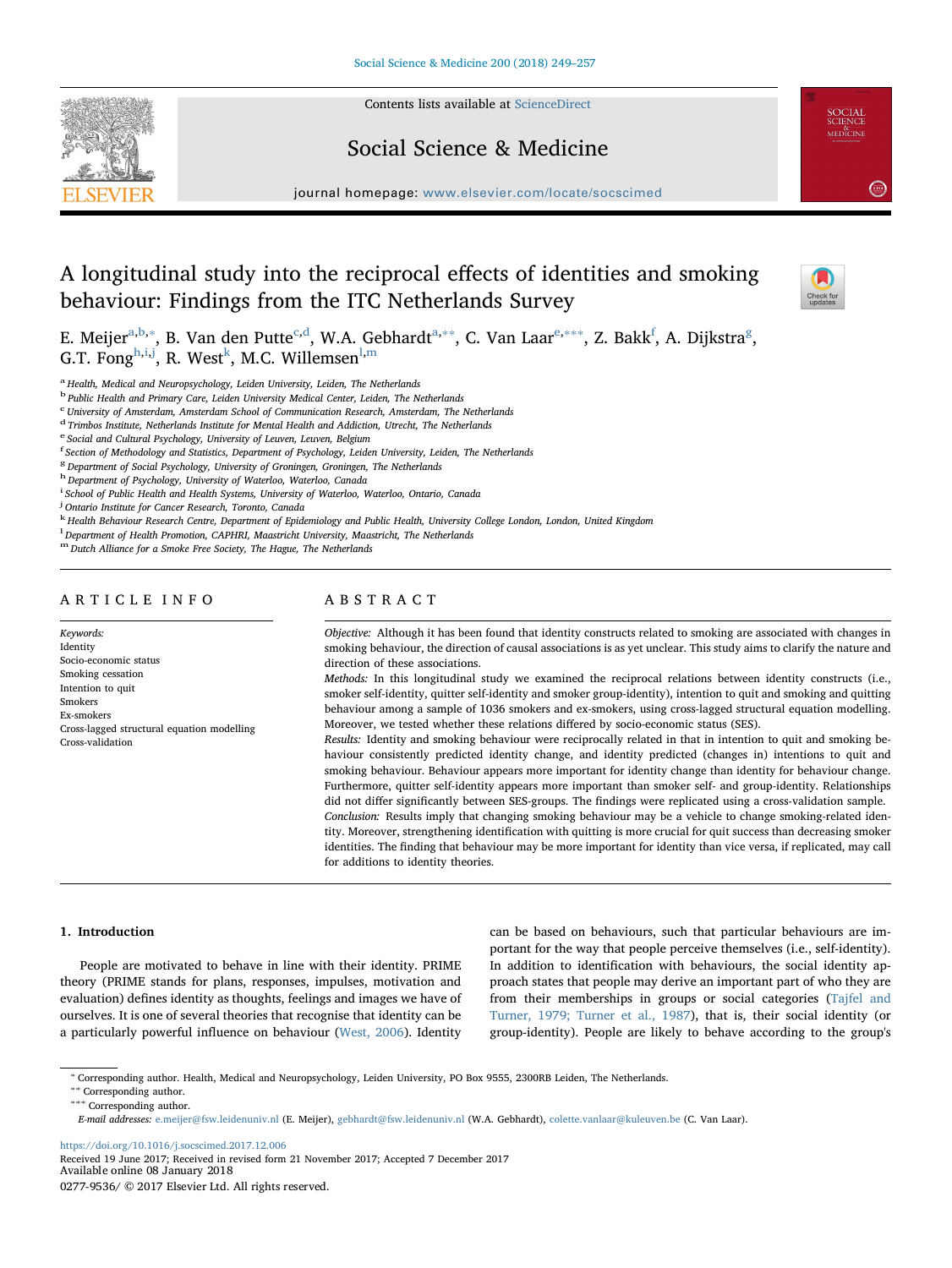social norms when their group identification is strong ([Tajfel and](#page-9-1) [Turner, 1979, 1986](#page-9-1)). People not only hold perceptions of the self in the present, but in addition have views on who they may become in the future ([Barreto and Frazier, 2012\)](#page-8-0).

Research on smoking and identity typically examines "self-identity" and "group-identity". Self-identity in relation to smoking refers to the importance of behaviours such as smoking and quitting for how individuals perceive themselves (e.g., 'Smoking is important for who I am'). Whereas group-identity is very similar to the construct of social identity, self-identity can be seen as a part of personal identity as defined in the social identity approach (i.e., an individuals' perception of the self as a unique person that is different from others). Although it has been shown that both self- and group identity are related to smoking behaviour and smoking cessation, the (causal) direction is as yet unclear. Therefore, applying a three-wave cross-lagged model, we examined whether these identities affect smoking behaviour, or vice versa, or that identity and smoking (cessation) behaviour are reciprocally related.

#### 1.1. Identity as precursor of smoking and quitting behaviour

Most studies on smoking (cessation) and identity focused on identity as a precursor of behaviour. This work has clearly shown that identity is important for quit intentions (a key predictor of quitting; [Smit et al.,](#page-9-2) [2014; Vangeli et al., 2011](#page-9-2)) as well as smoking and quitting behaviour, even when controlling for important factors such as nicotine dependence [\(Hertel and Mermelstein, 2012; Høie et al., 2010; Meijer et al.,](#page-8-1) [2015; Meijer et al., 2016; Moan and Rise, 2005, 2006; Tombor et al.,](#page-8-1) [2013; Van den Putte et al., 2009\)](#page-8-1). Smokers who identify more with smoking as a behaviour or with the group of smokers have weaker quit intentions, are less likely to quit, and may even increase their smoking. In contrast, smokers who identify more with quitting, non-smoking, or non-smokers have stronger quit intentions and are also more likely to attempt to quit. In line with the above findings, the social identity model of cessation maintenance ([Frings and Albery, 2015](#page-8-2)) and the social identity model of recovery ([Best et al., 2015\)](#page-8-3) propose that stronger (social) identification as 'recovering addict' facilitates recovery from addiction. Notably, whereas relations between identity and smoking behaviour are typically examined in prospective designs, allowing for interpretations regarding directionality, associations between identity and quit intention are usually investigated cross-sectionally, such that the direction remains unclear [\(Meijer et al., 2015](#page-9-3)). In sum, previous work suggests that identity affects smoking behaviour (see [West, 2006](#page-9-0)).

#### 1.2. Smoking and quitting behaviour as precursor of identity

However, other studies suggest a reversed causal order: people base their self-conceptualizations on behaviours that they frequently engage in, such that the behaviour is perceived to show who they are ([Bem,](#page-8-4) [1972\)](#page-8-4). With regard to smoking, two studies indeed suggest that smoking behaviour affects smoking-related identities. Specifically, after participating in a smoking cessation program, successful ex-smokers came to perceive themselves more as non-smokers and less as smokers ([Shadel et al., 1996\)](#page-9-4). Furthermore, increases in smoking behaviour are associated with subsequent increases in smoker self-identity among adolescent smokers ([Hertel and Mermelstein, 2016\)](#page-8-5).

### 1.3. Reciprocal relations between identity and smoking and quitting behaviour

Finally, retrospective qualitative studies showed that smoking became increasingly less important to the way ex-smokers perceived themselves as they learned to live without smoking [\(Brown, 1996;](#page-8-6) [Luck](#page-8-7) [and Beagan, 2015; Vangeli and West, 2012](#page-8-7)), suggesting that identity change and smoking behaviour change go hand in hand (cf. identity

shift theory; [Kearney & O'Sullivan, 2003\)](#page-8-8). Similarly, identity theory states that people act in line with their identity, but at the same time identity may change to match behaviour [\(Stets and Burke, 2003](#page-9-5)). Moreover, the social identity model of recovery [\(Best et al., 2015\)](#page-8-3) acknowledges that successful behaviour change may reinforce recovery identities.

#### 1.4. Socio-economic status

Smoking is more prevalent and persistent among those with lower socio-economic status (e.g., [Bricard et al., 2016; Pisinger et al., 2011;](#page-8-9) [Reid et al., 2010](#page-8-9)). Evidence also suggests that identity and identity dynamics differ with SES. A large-scale longitudinal study showed that lower-SES smokers (vs. middle and higher-SES) and lower-SES exsmokers (vs. middle-SES) identify more with smoking [\(Meijer et al.,](#page-9-6) [2017\)](#page-9-6). In addition, higher-SES smokers and ex-smokers move away from a smoking identity and toward a quitting identity more quickly than their lower-SES counterparts. Correspondingly, other work showed that lower-SES smokers have more difficulty picturing themselves as non-smokers than higher-SES smokers, whereas the relation between non-smoker self-identity and quit intention was stronger among lower-SES than higher-SES smokers [\(Meijer et al., 2015](#page-9-3)). This suggests that non-smoker self-identities may be particularly key for smoking cessation among lower-SES smokers, although SES did not moderate relations between identity and quit intention in another study ([Meijer et al., 2016\)](#page-9-7).

#### 1.5. The current study

In sum, previous work showed that identity is important for smoking behaviour and vice versa, and that other variables such as SES may possibly influence this relationship. However, it is as yet unclear how identity changes and behaviour changes over time are associated, and what the role of quit intention is. The current longitudinal study examined and compared unique relations between identity constructs at the self- and group-level (i.e., smoker self-identity, quitter selfidentity and smoker group-identity), quit intention and smoking behaviour among a large sample of smokers and ex-smokers. Cross-lagged structural equation modelling was applied to investigate and compare these relations and cross-validation was used to assess generalizability of results. The following research questions were addressed (RQs):

- 1. Do smoker self-identity, quitter self-identity and smoker groupidentity predict changes in smoking behaviour over time (RQ1)?
- 2. Does smoking behaviour predict changes in smoker self-identity, quitter self-identity and smoker group-identity over time (RQ2)?
- 3. Do quitter self-identity, smoker self-identity and smoker groupidentity predict changes in quit intention over time (RQ3)?
- 4. Does quit intention predict changes in quitter self-identity, smoker self-identity and smoker group-identity over time (RQ4)?
- 5. Do identity constructs and quit intention uniquely predict smoking behaviour one year later (RQ5)?
- 6. Are relations between identity (intention) and smoking behaviour mediated by intention (identity; RQ6)?
- 7. Do associations over time between identity, quit intention, and behaviour differ between lower, middle and higher-SES groups (RQ7)?

#### 2. Method

#### 2.1. Participants

This study is part of the International Tobacco Control Policy Evaluation Project [\(www.itcproject.org\)](http://www.itcproject.org/) [\(Fong et al., 2006\)](#page-8-10). Data used for the current study were collected annually in the International Tobacco Control (ITC) Netherlands Survey from 2009 to 2014 (from now waves 1-6, respectively). The ITC Netherlands Survey is the only ITC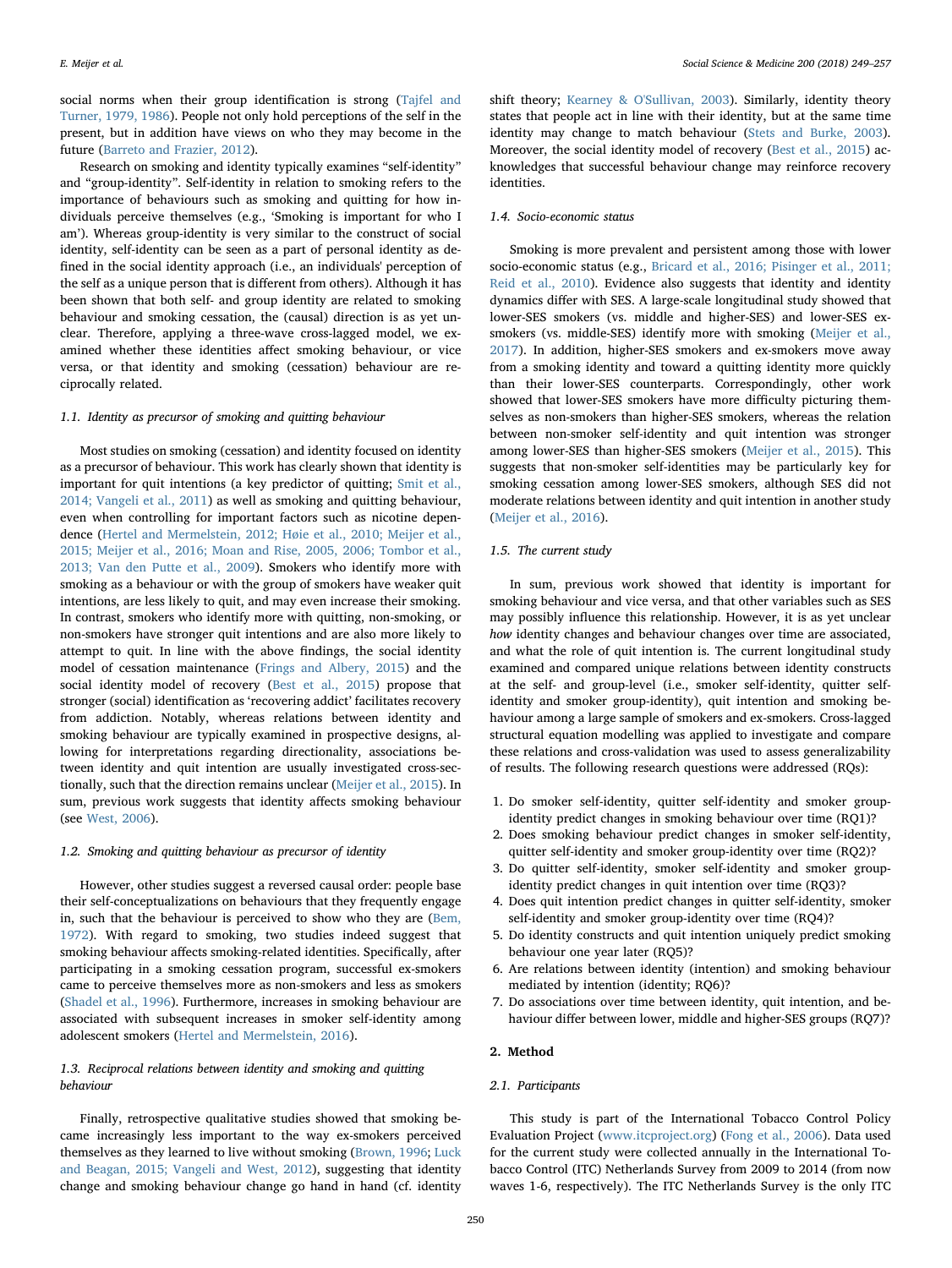Survey that assesses identity. The same larger dataset was used in one other study that examined a different set of questions and variables, namely psychosocial correlates of change in smoker and quitter selfidentity ([Meijer et al., 2017](#page-9-6)). Participants in the current study were aged 16 or older, and were smokers or ex-smokers at enrolment. Participants who smoked at least monthly and had smoked at least 100 cigarettes in their lifetime were considered as smokers, and those who had smoked monthly and had smoked at least 100 cigarettes but were now abstinent were considered as ex-smokers. Participants who dropped out of the study were replaced, from the same sampling frame, in order to maintain sample size. Surveys were administered online or by telephone by a research firm. The ITC Netherlands Surveys were cleared for ethics by the Human Research Ethics Committee of the University of Waterloo. The sample is representative of the Dutch population of smokers ([Nagelhout et al., 2010, 2016](#page-9-8)).

#### 2.1.1. Initial analyses

For the initial analyses, data from 2012 to 2014 (waves 4-6) were used. Given changes in antismoking regulation in the Netherlands over time, these data were considered more relevant than less recent data. Wave 4 had 2022 participants (1604 smokers), wave 5 had 1970 participants (1531 smokers) and wave 6 had 2008 participants (1569 smokers). For the analyses the 1389 participants who participated in all three waves were used (69% of wave 4 participants). Responders (i.e., wave 4 participants who also completed waves 5 and 6) and drop-outs (i.e., those who did not complete waves 5 and 6) did not differ significantly on SES, smoking status, identity constructs, quit intention, cigarettes per day and quit success at wave 4. Responders were more likely to be female and were older than drop-outs (see Supplement A). Participants were included in the analyses if they had full data for all variables in the respective model (see [Statistical Analyses](#page-4-0); see Supplement B for participant characteristics). Given that the sample was large enough for a cross-lagged analysis on the complete data, we did not use imputation strategies for missing data.

#### 2.1.2. Cross-validation

The models based on waves 4-6 were cross-validated using data from 2009 to 2011 (waves 1-3), with 2012 participants at wave 1 (1763 smokers), 2060 participants at wave 2 (1723 smokers), and 2101 participants at wave 3 (1672 smokers), see Statistical analyses for specifics. Of the 2012 participants at wave 1, 1104 (55%) also participated in waves 2 and 3. Responders and drop-outs did not differ significantly on smoking status (smoker/ex-smoker), age, identity constructs, quit intention and quit success at wave 1. Responders were more likely to be female, to have lower SES, and to smoke more cigarettes per day than drop-outs (see Supplement C).

#### 2.2. Measures

Identity constructs and quit success were measured among smokers

and ex-smokers, and quit intention was measured among smokers only (see [Table 1](#page-3-0) for means, standard deviations and missing values for identity, quit success and quit intention).

#### 2.2.1. Identity (initial analyses waves 4-6; cross-validation analyses waves 1-3)

Variables were recoded such that higher scores indicated stronger identity. Scales were made for each identity construct and wave by averaging scores on the individual items.

2.2.1.1. Smoker self-identity. Smoker self-identity was measured with two items for smokers and ex-smokers: 'To [continue smoking/start smoking again] would fit with who you are' and 'To [continue smoking/start smoking again] would fit with how you want to live', with answers ranging from [1] 'strongly agree' to [5] 'strongly disagree'  $(r=.82, .85$  and  $.85$  at waves 4, 5 and 6, respectively).

2.2.1.2. Quitter self-identity. Similarly, quitter self-identity was measured with two items for smokers and ex-smokers (e.g., 'To [quit smoking/stay quit] within the next six months would fit with who you are'), with answers ranging from [1] 'strongly agree' to [5] 'strongly disagree'  $(r=.83, .84,$  and  $.83$  at waves 4, 5 and 6, respectively).

2.2.1.3. Smoker group-identity. Smoker group-identity was measured with two items, i.e. for smokers: 'You feel connected to other ("other" omitted for ex-smokers) smokers' and 'You feel at home in the company of other ("other" omitted for ex-smokers) smokers', with answers ranging from [1] 'strongly agree' to [5] 'strongly disagree'  $(r=.62, ...)$ .63, and .64 at waves 4, 5 and 6, respectively).

2.2.2. Quit success (initial analyses waves 4-6; cross-validation analyses waves 1-3)

Participants were first asked whether they had attempted to quit in the last year, and if so, whether they were smoking again. Participants who had not attempted to quit or had relapsed were asked whether they smoked daily, at least weekly, or at least monthly. Participants who were abstinent were asked when their current quit attempt had started. This information was used to calculate the quit success variable, with [1] 'daily smoker', [2] 'weekly smoker', [3] 'monthly smoker', [4] 'quit in the last month', [5] 'quit one to six months ago', [6] 'quit more than six months ago', and [7] 'abstinent since last survey'. Quit success had no missing values. Results were very similar when quit success was recoded into [1] daily smoker, [2] weekly/monthly smoker, and [3] quit in the last months/one to six months ago/more than six months ago, or abstinent since last survey.

2.2.3. Quit intention (initial analyses waves 4 and 5; cross-validation analyses waves 1 and 2)

Quit intention was measured with one item, 'Are you planning to quit smoking within the next 6 months?' Answer categories ranged from

<span id="page-3-0"></span>Table 1 Means, standard deviations and missing values of variables used in Model 1 and 2.

|                       | M(SD)              |            |            |                   |            |                |                 |                 |          |  |  |
|-----------------------|--------------------|------------|------------|-------------------|------------|----------------|-----------------|-----------------|----------|--|--|
|                       | Model 1 $(N=1036)$ |            |            | Model 2 $(N=768)$ |            | Missing values |                 |                 |          |  |  |
|                       | Wave 4             | Wave 5     | Wave 6     | Wave 4            | Wave 5     | Wave 6         | Wave 4          | Wave 5          | Wave 6   |  |  |
| Smoker self-identity  | 2.74(1.08)         | 2.68(1.10) | 2.63(1.15) | 3.10(0.91)        | 3.09(0.93) |                | 89              | 86              | 87       |  |  |
| Quitter self-identity | 3.17(1.13)         | 3.23(1.15) | 3.27(1.20) | 2.79(0.95)        | 2.80(0.96) |                | 114             | 134             | 138      |  |  |
| Smoker group-identity | 3.33(.81)          | 3.33(.83)  | 3.31(0.90) | 3.46(0.77)        | 3.47(0.78) |                | 61              | 58              | 62       |  |  |
| Quit success          | 1.99 (1.72)        | 2.20(1.88) | 2.86(2.60) |                   |            | 1.55(1.45)     | $\Omega$        | $\Omega$        | $\Omega$ |  |  |
| <b>Ouit intention</b> |                    |            |            | 2.55(1.11)        | 2.60(1.15) |                | 23 <sup>a</sup> | 18 <sup>a</sup> |          |  |  |

<span id="page-3-1"></span>Note. Participants with full data were included in the models. Missing values are counted among participants who participated in waves 4-6. <sup>a</sup> Counted among participants who smoked at waves 4 and 5.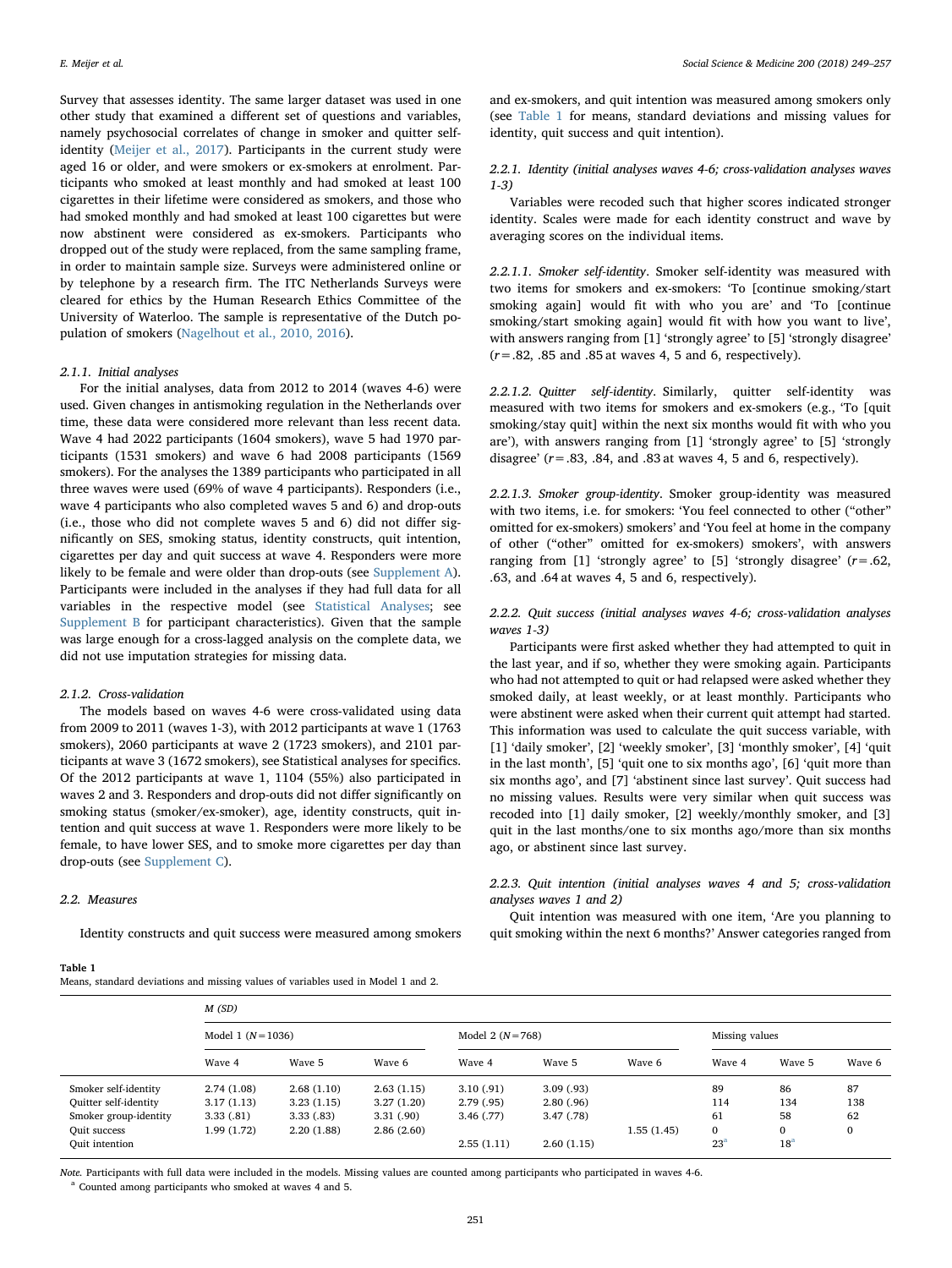[1] 'very likely' to [5] 'very unlikely'. This variable was recoded, such that higher scores indicated stronger quit intention.

### 2.2.4. SES (initial analyses wave 4; cross-validation analyses wave 1)

Highest attained educational level was used to measure SES (see [Schaap and Kunst, 2009](#page-9-9)). Answer categories ranged from [1] 'no degree' to [7] 'university master', and [8] 'do not know/do not want to say' (recoded as missing). In accordance with other ITC papers, SES was converted into lower (no degree, lower pre-vocational secondary education), middle (middle pre-vocational education, secondary education second stage) and higher SES (senior general secondary education and pre-university education, higher professional education and university bachelor, university master). SES was missing for 15 participants at wave 4.

#### <span id="page-4-0"></span>2.3. Statistical Analyses

Analyses were performed in R statistical software [\(R Core Team,](#page-9-10) [2014\)](#page-9-10), using the sem function of the lavaan package version 0.5–20 ([Rosseel, 2012\)](#page-9-11). As some variables were not normally distributed, robust maximum likelihood estimation (MLR) was used. In addition, fixed.x was set to false to incorporate covariances between exogenous variables. For the remainder, the default settings of the lavaan sem function were used.

We split the data in waves 1-3 and 4-6, which allowed us to crossvalidate the models and include a large number of participants. Specifically, we could have included only 400 participants in Model 1 and 36 participants in Model 2 if we had used all six waves. Two models were fitted using data from waves 4-6. In Model 1, to examine RQ1 and RQ2, cross-lagged relations between identity constructs and quit success were estimated (see [Fig. 1](#page-4-1) for the final model). Identity constructs and quit success were measured at waves 4, 5 and 6. In addition, Model 2 estimated cross-lagged relations between identity constructs and quit intention, to examine RQ3 and RQ4 (See [Fig. 2](#page-5-0) for final model). Moreover, to answer RQ5, identity constructs and quit intention were simultaneously used to predict quit success in the prediction part of Model 2. To examine RQ6, the significance of indirect paths was tested. For Model 2 identity constructs and quit intention from waves 4 and 5 were used, and quit success from wave 6. Quit intention was measured among smokers only, such that only participants who smoked at waves 4 and 5 were included in this model. Participants could be smokers or ex-smokers at wave 6.

Both Model 1 and 2 were estimated in several steps (cf. [Martens and](#page-9-12)

<span id="page-4-1"></span>**WAVF4 WAVE 5 WAVE 6**  $.25$ **Ouit success Ouit success** Quit success  $-15$  $-.16$  $.14$  $.15$  $\overline{14}$ Smoker Smoker Smoker  $31$ self-identity self-identity self-identity  $-28$  $.21$ ∔  $.12$  $.26$ Ouitter Ouitter Ouitter  $32$ self-identity self-identity self-identity  $.13$ Smoker Smoker Smoker group-identity group-identity group-identity ♦  $.28$ 

[Haase, 2006\)](#page-9-12) in order to find the best fitting model. First, baseline models were fitted with autoregressions and covariances (between variables assessed at the same wave only; Model A), autoregressions and covariances plus cross-lagged paths from identity to quit success/ intention (Model B), autoregressions and covariances plus cross-lagged paths from quit success/intention to identity (Model C), and with autoregressions and covariances plus reciprocal cross-lagged paths from quit success/intention to identity, and vice versa (Model D). The inclusion of autoregressive effects allowed for prediction of change in one construct by another construct. To examine whether model fit differed significantly between the models  $\chi^2$ -difference tests were used. AIC values were used to compare the models, with lower AIC values indicating better fit. Moreover, the significance of model parameters and  $\chi^2$ , CFI, RMSEA, SRMR, and AIC were examined to assess model fit. Chisquare, CFI and RMSEA values were robust values (SRMR and AIC are not corrected when robust estimation is used). Non-significant model  $\chi^2$ -values indicate that the model does not deviate significantly from the data, although  $\chi^2$ -values are often significant in large samples. In addition, according to [Hu and Bentler \(1999\),](#page-8-11) CFI values  $\geq$  .95, SRMR values  $\leq$  .08, and RMSEA values  $\leq$  .06 indicate good fit.

Second, the best fitting model (i.e., Model A, B, C or D) was selected and non-significant regression paths and covariances were removed to make the model more parsimonious, using a p-value of .20 as the cut-off value (cf. [Burkholder and Harlow, 2003](#page-8-12)). Third, to further increase parsimony, in Model 1 it was tested whether autoregressive and crosslagged parameters could be restricted to be equal across waves (cf. [Meyers et al., 2015\)](#page-9-13), which also allowed us to examine whether the strength of relationships different significantly with time. This was not applicable for Model 2 because autoregressive and cross-lagged paths were estimated between two waves. As before,  $\chi^2$ -difference tests were used to examine whether restrictions could be applied without decreasing model fit. Models were fitted using unstandardized data. The figures show standardized regression coefficients, which may differ slightly despite being restricted to be equal across waves (see Supplements D and E for non-standardized regression coefficients). Finally, if model fit was still unsatisfactory, additional regression paths were included based on modification indices, until adequate model fit was obtained. Only predictions of variables by variables that were measured at an earlier wave were included (e.g., wave 6 predicted by wave 5). Importantly, adding parameters based on modification indices may decrease generalizability beyond the specific sample (e.g., [Burkholder and Harlow, 2003\)](#page-8-12). Generalizability was therefore estimated by cross-validating both final models (i.e., Model 1 and 2), using

> Fig. 1. Graphic representation of final Model 1 (quit success and identity) with standardized coefficients ( $N=1036$ ). All paths are significant at  $p < .05$ . For ease of presentation, covariances at waves 5 and 6 are omitted.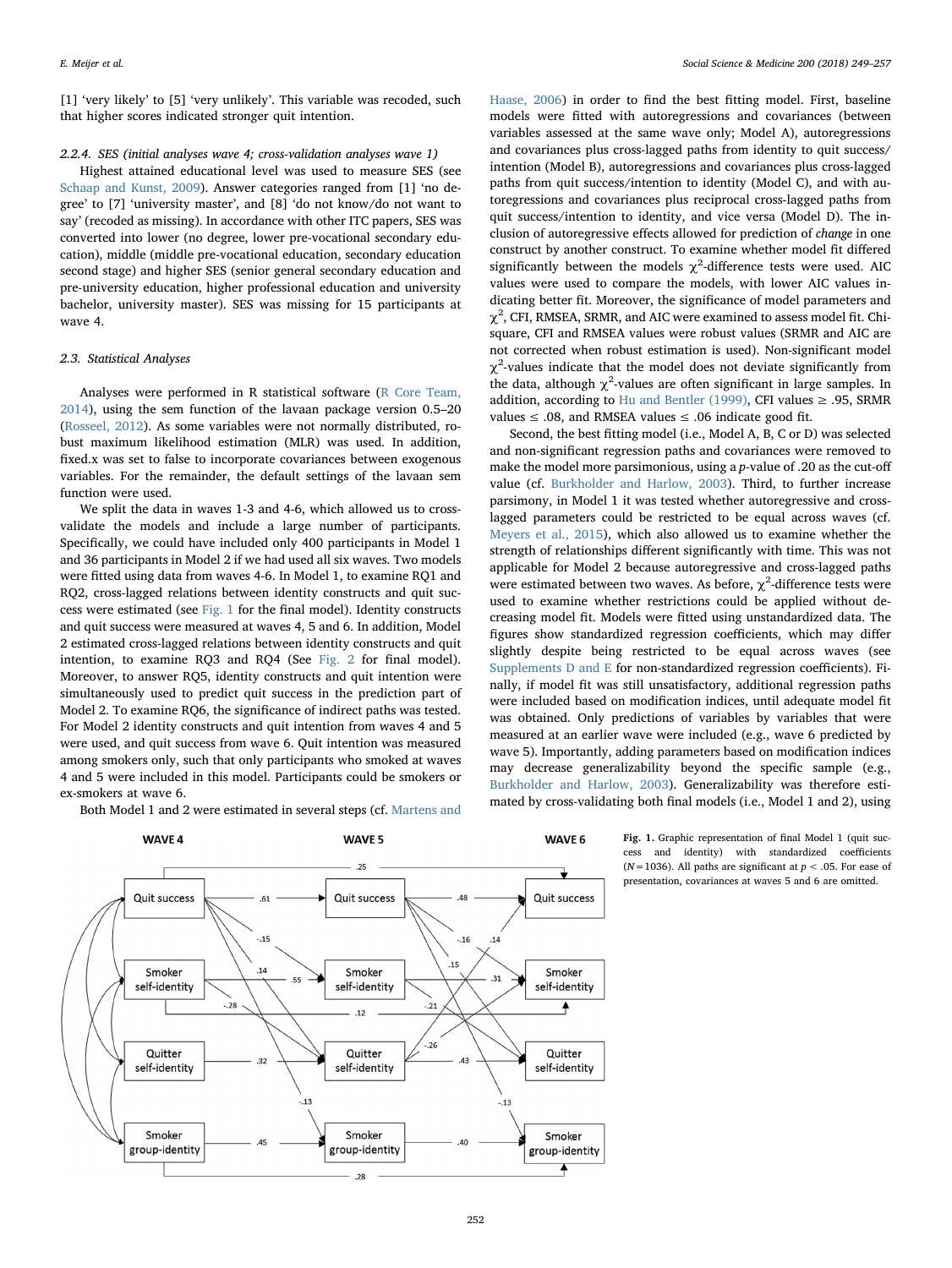<span id="page-5-0"></span>

Fig. 2. Graphic representation of final Model 2 (quit intention, identity and smoking behaviour) with standardized coefficients ( $N=768$ ). All paths are significant at  $p < .05$ . For ease of presentation, covariances at wave 5 are omitted.

data from waves 1-3. Of the participants who were included in the initial samples for Model 1 and 2, 400 (39%) and 255 (33%), respectively, were also included in the cross-validation samples for these models. As a follow-up analysis, we checked whether cross-validation results were the same when these participants were excluded (results summarized below and detailed results available upon request).

To test RQ7, multiple-group analyses were performed on Models 1 and 2 to examine whether relations between identity, quit intention and quit success differed with SES. First, a model without any equality restrictions on model parameters between groups (i.e. configural invariance) was fitted, and regression coefficients were subsequently restricted to be equal between SES-groups. AIC values and  $\chi^2$ -difference tests were used to compare the models. Non-significant  $\chi^2$ -difference tests indicated that regression coefficients did not differ significantly between the groups.

#### 3. Results

#### 3.1. Preliminary analyses

Correlations between the variables that were used in the models were examined first (see Supplement F). Almost all correlations were significant and in the expected direction. Smoker self- and groupidentity correlated positively, and both smoker identity constructs correlated negatively with quitter self-identity. Furthermore, quit success -where higher scores indicate longer abstinence-correlated negatively with smoker identities and positively with quitter self-identity. Stronger quit intention was related to weaker smoker self- and groupidentities, stronger quitter self-identities and more successful quitting.

### 3.2. Model 1 (RQ1, RQ2 and RQ7)

#### 3.2.1. Model selection and specification

Model C (i.e., only cross-lagged paths predicting identity from quit success) was selected as the best fitting model. Specifically, Model B (i.e., only cross-lagged paths predicting quit success from identity), Model C (i.e., only cross-lagged paths predicting identity from behaviour) and Model D (i.e., cross-lagged paths predicting identity from behaviour and vice versa) all had significantly better fit than model A (i.e., only autoregressions and covariances; see [Table 2](#page-6-0)). Model fit did not differ significantly between Models C and D ( $p = .08$ ). In contrast to Model C, Model D also included cross-lagged paths predicting behaviour from identity, but none of these paths were significant (p-values

all ≥ .19). In other words, identity did not significantly predict quit success beyond autoregressive effects of quit success between waves in Model D. Model C was selected as the best model because it was more parsimonious than Model D, and contained no non-significant regression coefficients. Next, the non-significant covariance between quitter self-identity and smoker group-identity at wave 5 was removed (-.02,  $p = .33$ ). Further analyses showed that the autoregressive paths for smoker group-identity and the cross-lagged paths predicting smoker group-identity from quit success could be set equal across waves. That is, the strength of the relationships between these variables between waves 4 and 5 did not differ significantly from the strength of the associations between waves 5 and 6. Finally, regression paths (see Supplement D) were added based on modification indices to improve model fit.

#### 3.2.2. Final model

The final model had adequate fit and is shown in [Fig. 1](#page-4-1) (see [Table 2A](#page-6-0) for fit indices, and Supplement D for model parameters). Model  $\chi^2$  was significant, but this is common in large samples  $(\chi^2(30) = 153.46, p < .001)$ . Average identity and quit success were relatively stable over time, as indicated by relatively strong autoregressive effects. In addition, the stability of smoker group-identity was equal across waves. Furthermore, quit success predicted identity, such that those who were lower at quit success (at wave 4 or 5) had increased smoker self-identities, decreased quitter self-identities and increased smoker group-identities one year later (at wave 5 or 6, respectively). Cross-lagged effects of quit success on smoker group-identity were equal across waves. Furthermore, stronger quitter self-identity at wave 5 predicted quit success at wave 6, but other identity constructs did not predict quit success. Finally, quitter self-identity and smoker self-identity predicted each other. Specifically, stronger smoker selfidentity (at wave 4) predicted decreased quitter self-identity one year later (at wave 5), and stronger quitter self-identity (at wave 5) predicted decreased smoker self-identity one year later (at wave 6).

#### 3.2.3. Multiple-group analyses

Multiple-group analyses showed that regression coefficients did not differ significantly between lower, middle and higher-SES groups (RQ7). Specifically, the  $\chi^2$ -difference test was non-significant when the baseline multiple-group model without between-group equality restrictions was compared with the multiple-group model with regression coefficients set equal between SES-groups ( $\chi^2(38) = 44.98$ ,  $p = .20$ ).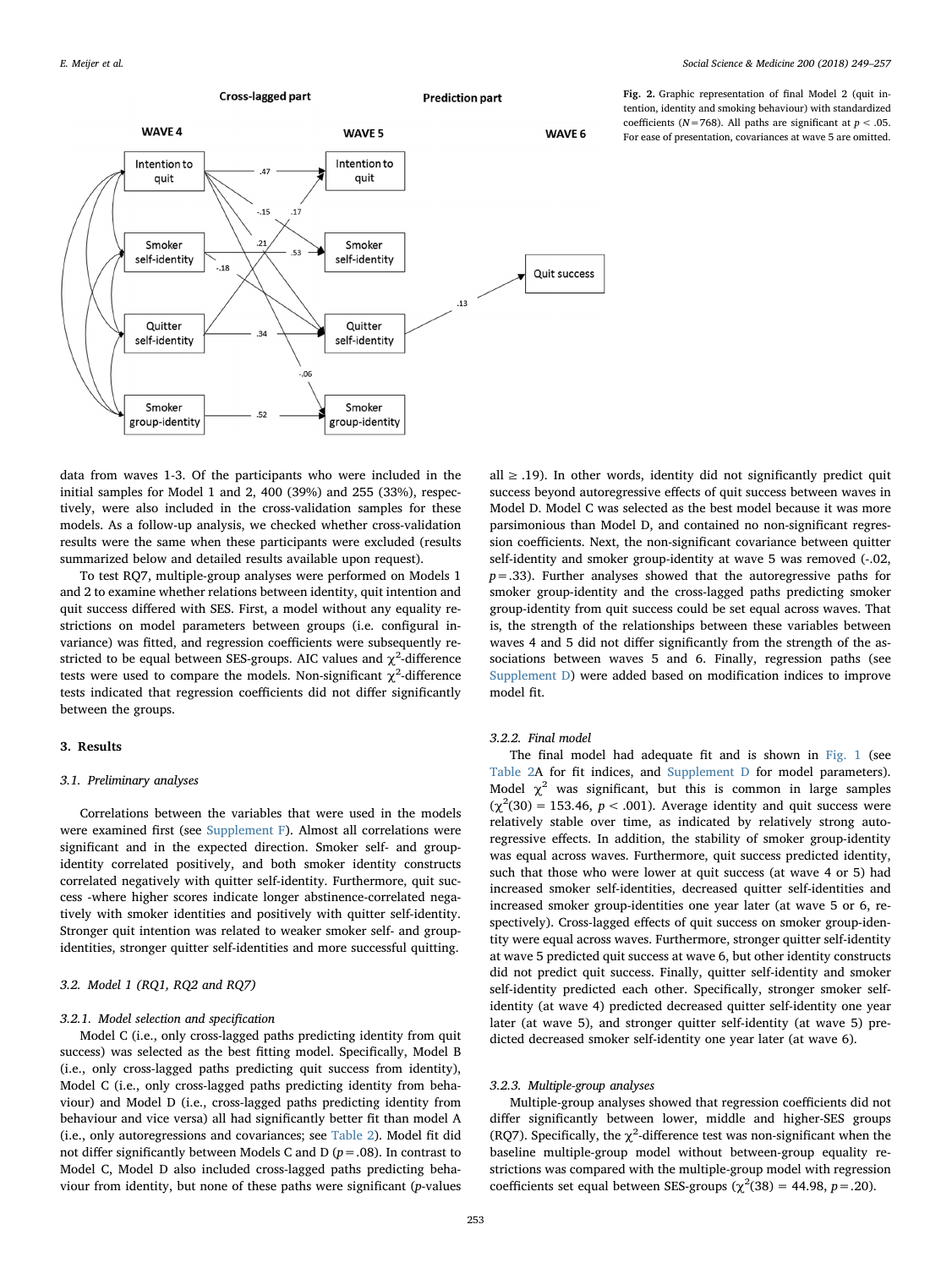#### <span id="page-6-0"></span>Table 2A Model 1: Fit of models for quit success and identity ( $N = 1036$ ).

| Model          | Description                               |    | <b>Fit Measures</b> |            |              |             |            | $\gamma$ 2-difference tests |                                  |  |
|----------------|-------------------------------------------|----|---------------------|------------|--------------|-------------|------------|-----------------------------|----------------------------------|--|
|                |                                           | df | $\chi^2$            | <b>CFI</b> | <b>RMSEA</b> | <b>SRMR</b> | <b>AIC</b> | Model comparison            | $\gamma^2$ statistic             |  |
| 1A             | Autoregressions and covariances           | 40 | 803.08              | .845       | .136         | .194        | 33017.42   |                             |                                  |  |
| 1B             | Cross-lagged paths: identity to behaviour | 34 | 757.72              | .853       | .143         | .178        | 32998.68   | 1B vs. 1A                   | $\chi^2(6) = 30.63, p < .001$    |  |
| 1 <sup>C</sup> | Cross-lagged paths: behaviour to identity | 34 | 574.75              | .890       | .124         | .117        | 32767.92   | 1C vs. 1A                   | $\chi^2(6) = 234.90, p < .001$   |  |
| 1D             | Bidirectional cross-lagged paths          | 28 | 547.57              | .894       | .134         | .108        | 32768.48   | $1D$ vs. $1A$               | $\chi^2(12) = 257.71, p < .001$  |  |
|                |                                           |    |                     |            |              |             |            | $1D$ vs. $1C$               | $\chi^2(6) = 11.39, p = .08$     |  |
| Final          | Trimmed model $1C +$ additional paths     | 30 | 153.46              | .975       | .063         | .060        | 32273.27   | Final vs. 1C                | $\gamma^2(4) = 351.44, p < .001$ |  |

#### 3.2.4. Cross-validation

The final model was cross-validated using data from 828 participants from waves 1-3. The cross-validated model had satisfactory fit according to the CFI (.948) and SRMR (.073), but the RMSEA was slightly higher than considered acceptable (.083). Model  $\chi^2$  was sigmificant, but this is common in large samples  $(\chi^2(30) = 199.82)$ ,  $p < .001$ ). All paths of the final model, including the paths that were added based on the modification indices, were significant in the crossvalidated model. Cross-validation results were largely similar when only participants who were not included in the initial sample were used for cross-validation ( $N = 428$ ). However, the relation between quitter self-identity (w2) and smoker self-identity (w3) became marginally significant ( $\beta$  = -.11,  $p$  = .06), and the relation between quitter selfidentity (w2) and quit success (w3) became non-significant ( $\beta = .07$ ,  $p = .16$ ), likely due to lower power.

#### 3.3. Model 2 (RQ3-RQ7)

#### 3.3.1. Model selection and specification

Results for Model 2 showed that Model D (i.e., reciprocal crosslagged paths from identity to quit intention) fitted the data significantly better than Model A, B and C (see [Table 2\)](#page-6-1). Two non-significant crosslagged regression paths (p-values > .20) were removed to make the model more parsimonious: quit intention (w5) regressed on smoker group-identity (w4;  $\beta$  = .00, p = .99), and smoker self-identity (w4;  $β = -.05, p = .24$ ). In addition, three non-significant regression paths were removed; predicting quit success (w6) from quit intention (w5;  $β = .03, p = .51$ , smoker self-identity (w5;  $β = .02, p = .74$ ) and smoker group-identity (w5;  $\beta = -.01$ ,  $p = .86$ ). Finally, the covariances between quitter self-identity (w5) and smoker group-identity (w5; .01,  $p = .78$ ), and between quit intention (w5) and smoker group-identity (w5; -.02,  $p = .36$ ) were removed. One regression path, predicting quitter selfidentity (w5) from smoker self-identity (w4), was added to improve model fit.

## 3.3.2. Final model

The final model had adequate fit (see [Table 2B](#page-6-1) and [Fig. 2](#page-5-0); see Supplement E for model parameters). Model  $\chi^2$  was again significant  $(\chi^2(15) = 50.72, p < .001)$ . Results showed that identity constructs and quit intention were relatively stable between wave 4 and 5. Stronger

#### <span id="page-6-1"></span>Table 2B

Model 2: Fit of models for quit intention, identity and smoking behaviour ( $N = 768$ ).

quitter self-identity at wave 4 predicted increased quit intention at wave 5, and stronger quit intention at wave 4 predicted increased quitter self-identity, and decreased smoker self- and group-identity at wave 5. Stronger smoker self-identity at wave 4 predicted weaker quitter self-identity at wave 5. Furthermore, stronger quitter self-identity at wave 5 predicted quit success at wave 6. Analysis of indirect effects showed that stronger quit intention (w4) predicted more quit success (w6) through stronger quitter self-identity (w5),  $\beta = .03$ ,  $p < .01$ . Moreover, quitter self-identity (w4) predicted quit success (w6) through quitter self-identity (w5),  $\beta = .05$ ,  $p < .01$ . Finally, smoker self-identity (w4) predicted quit success (w6) through quitter self-identity, such that weaker smoker self-identity at wave 4 was associated with stronger quitter self-identity at wave 5, which in turn predicted quit success at wave 6,  $\beta = -0.02$ ,  $p < 0.01$ .

#### 3.3.3. Multiple-group analyses

Multiple-group analyses examined whether regression coefficients differed with SES (RQ7). The non-significant  $\chi^2$  difference test showed that the model without between-group restrictions did not differ significantly from the model with regression coefficients restricted to be equal ( $\chi^2(20) = 24.053$ ,  $p = .24$ ), which shows that regression coefficients did not differ significantly between SES-groups.

#### 3.3.4. Cross-validation

The final model was cross-validated using data from 681 participants from waves 1-3. As before, the  $\chi^2$  indicated that the model deviated from the data ( $\chi^2(15) = 71.83$ ,  $p < .001$ ). CFI (.961) and SRMR (.038) values indicated good fit, but the RMSEA value was slightly higher than considered acceptable (.075). Almost all significant regression coefficients remained significant in the cross-validated model, except for smoker group-identity (w2) regressed on quit intention (w1). All indirect effects were significant. Results were similar when we excluded participants who were included in the initial sample ( $N = 426$ ). However, we now found a significant relation between group-identity (w2) regressed on quit intention (w1; β = -.09,  $p$  = .02), and the relation between quitter self-identity (w1) and intention to quit (w2) became marginally significant ( $\beta = .09$ ,  $p = .08$ ).

| Model | Description                               | <b>Fit Measures</b> |          |      |              |             | $\gamma$ 2-difference tests |                  |                                 |
|-------|-------------------------------------------|---------------------|----------|------|--------------|-------------|-----------------------------|------------------|---------------------------------|
|       |                                           | df                  | $\chi^2$ | CFI  | <b>RMSEA</b> | <b>SRMR</b> | AIC                         | Model comparison | $\gamma^2$ statistic            |
| 1A    | Autoregressions and covariances           | 16                  | 156.35   | .906 | .107         | .093        | 16663.79                    |                  |                                 |
| 1B    | Cross-lagged paths: identity to behaviour | 13                  | 116.83   | .930 | .102         | .068        | 16626.56                    | 1B vs. 1A        | $\chi^2(3) = 41.47, p < .001$   |
| 1C    | Cross-lagged paths: behaviour to identity | 13                  | 90.56    | .948 | .088         | .051        | 16586.81                    | 1C vs. 1A        | $\chi^2(3) = 60.00, p < .001$   |
| 1D    | Bidirectional cross-lagged paths          | 10                  | 71.49    | .959 | .089         | .040        | 16573.42                    | $1D$ vs. $1A$    | $\chi^2(6) = 84.74, p < .001$   |
|       |                                           |                     |          |      |              |             |                             | $1D$ vs. $1B$    | $\chi^2(3) = 43.05, p < .001$   |
|       |                                           |                     |          |      |              |             |                             | 1D vs. 1C        | $\gamma^2(3) = 18.77, p < .001$ |
| Final | Trimmed model $1D +$ additional path      | 15                  | 50.72    | .976 | .056         | .031        | 16534.87                    | Final vs. 1D     | $\chi^2(5) = 28.83, p < .001$   |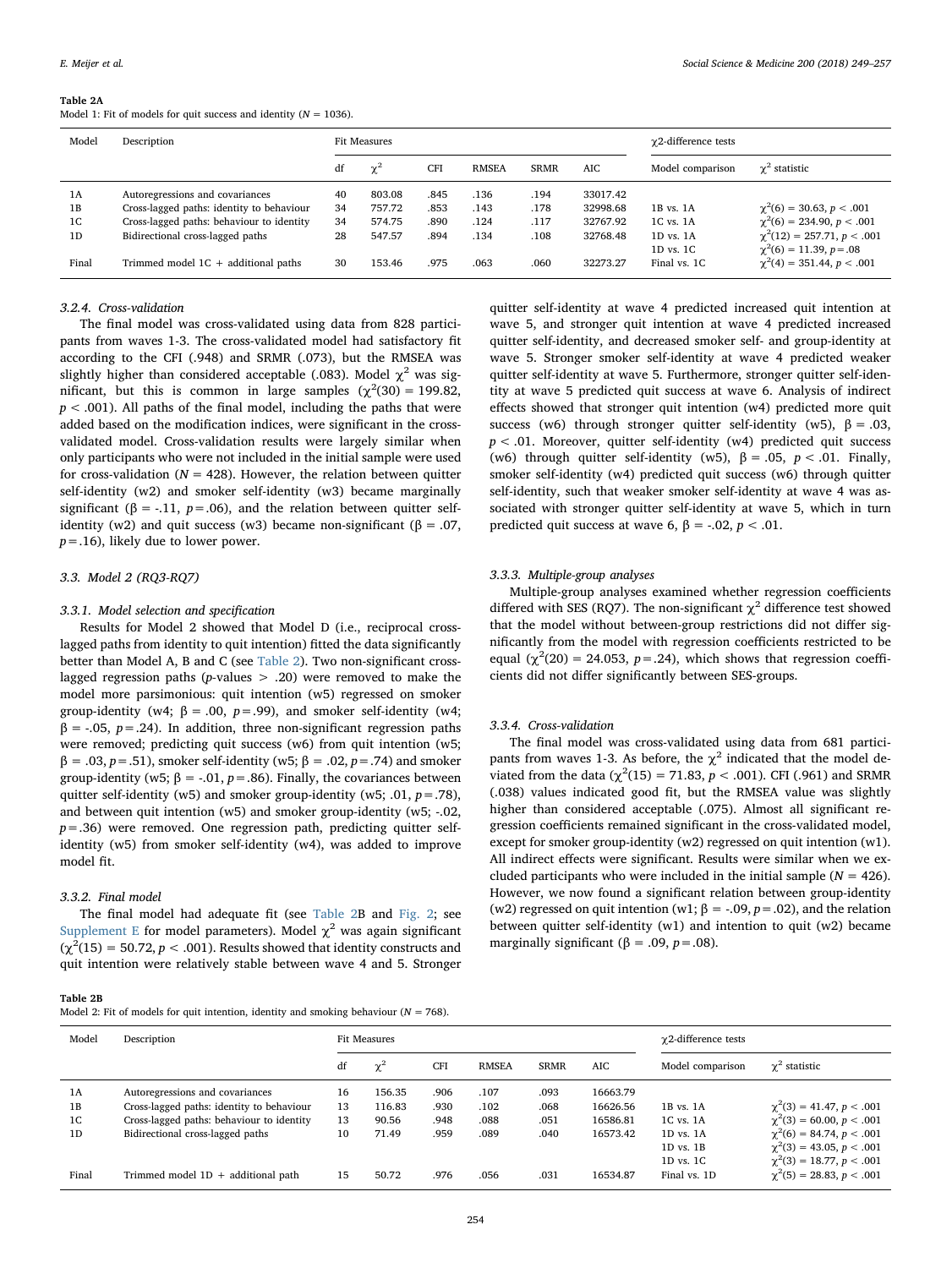#### 4. Discussion

This large-scale longitudinal study examined relations between identity (i.e., smoker self-identity, quitter self-identity and smoker group-identity), quit intention and quit success among smokers and exsmokers, and tested whether these relations differ with socio-economic status (SES). Cross-lagged structural equation modelling was used because it allowed for examination of the research questions, and crossvalidation was used to test generalizability of the findings. Indeed, results held up very well in the cross-validation sample, thereby demonstrating the stability of results over the six years of the Dutch cohort.

The results provide new insights in the direction of relations between identity, quit intention and quit success, and show that quit success and intention consistently predict identity change. Specifically, quit success predicts changes in identity one year later, such that quit success is associated with decreased smoker self- and group-identity and increased quitter self-identity (Model 1). Moreover, stronger quit intention is associated with increased quitter self-identity and decreased smoker self-identity one year later (Model 2). These findings were replicated using the cross-validation data. Stronger quit intention is also associated with decreased smoker group-identity one year later in the initial sample (Model 2), but not in the cross-validation sample. In addition, quitter self-identity seems to be more important for quit intention and smoking behaviour than smoker identities. Specifically, cross-lagged paths show that stronger quitter self-identity predicts more quit success (Model 1) and increased quit intention (Model 2) beyond autoregressive effects (e.g., the effect of quit success at T-1 on quit success at T), while smoker identities do not. Furthermore, stronger quitter self-identity directly predicts quit success one year later, but smoker identities (and quit intention) do not (Model 2).

Results thus suggest that behaviour and identity are reciprocally related (cf. [Kearney & O'Sullivan, 2003; Stets and Burke, 2003\)](#page-8-8). Quit intention and quit success predict changes in all three identity constructs (i.e., quitter self-identity and smoker self- and group-identity), and quitter self-identity predicts changes in quit intention and quit success. Thus, behaviour may be more important for changes in identity than the other way around. Correspondingly, previous work by [Hertel](#page-8-5) [and Mermelstein \(2016\)](#page-8-5) and [Shadel et al. \(1996\)](#page-9-4) showed that behaviour is related to subsequent smoking identities (see [Fotuhi et al., 2013](#page-8-13) for similar changes in functional beliefs supporting smoking following smoking cessation). If this finding will be replicated in future work on smoking and (health) behaviour more broadly, this has theoretical implications. That is, the impact of behaviour on identity may then be explicitly incorporated in theories about identity that focus on the importance of identity for behaviour, such as the social identity approach ([Turner et al., 1987](#page-9-14)) and PRIME Theory [\(West, 2006\)](#page-9-0). However, the simultaneous inclusion of the three identity constructs in the current analyses might have decreased the ability of each individual identity construct to predict intention and behaviour (i.e., they may explain the same share of variance in intention/behaviour), whereas this was not the case for reversed relationships (i.e., intention/behaviour as predictor of each identity construct).

Importantly, results suggest that quitter self-identity is more relevant for quitting than smoker identities. This is in line with previous work among smokers suggesting that identification with the 'possible self' (see [Markus and Nurius, 1986\)](#page-9-15) as a quitter or non-smoker is more important for quitting than identification with the 'current self' as a smoker [\(Meijer et al., 2015, 2016](#page-9-3)). However, it appears to contradict other previous work among smokers that showed that smoker identity is related to intention and subsequent behaviour (e.g., [Hertel and](#page-8-1) [Mermelstein, 2012; Høie et al., 2010; Moan and Rise, 2005, 2006;](#page-8-1) [Tombor et al., 2013; Van den Putte et al., 2009\)](#page-8-1). An explanation is that most previous studies showing effects of smoker identity did not take quitter identity into account, such that smoker identity might not have been predictive if quitter identity had been controlled for. One study

that included both smoker and quitter self-identity showed that smoker self-identity predicted quit attempts, whereas quitter self-identity predicted quit attempts and quit intention ([Van den Putte et al., 2009\)](#page-9-16). In our previous study ([Meijer et al., 2017\)](#page-9-6), in which we used the same larger dataset for a different set of questions, no significant changes were found in quitter self-identity among smokers and ex-smokers over time, although there was individual variability in quitter self-identity change. Smoker self-identity did increase over time among smokers, and decreased among ex-smokers. One reason for this discrepancy between the two studies might be that the previous one did not include people with changing smoking status across waves (e.g., smoker, exsmoker, smoker at subsequent waves), whereas they were included in the current study. It therefore appears that a stronger quitter selfidentity may be particularly important for initiating changes in behaviour, whereas –after a quit attempt– a reduction in smoker self-identity is more important.

Finally, this study provided new insight into the dynamics between identities over time, and consistently showed that those with stronger smoker self-identities move away from identification with quitting (i.e., have weaker quitter self-identities one year later). We also found some evidence that a stronger quitter self-identity is related to a subsequent decrease in identification with smoking, but this was only found in Model 1. It thus appears that the constellation of identities may become more consistent over time. Furthermore, the analyses showed that the contributions of behaviour to smoker group-identity, and smoker group-identity itself, were stable over time.

The current results provide interesting ground for future work. Notably, the current study included both smokers and ex-smokers, and whereas the identity as a quitter is a possible self for smokers, exsmokers are more likely to hold a quitter identity as a current self. In contrast, the identity as a smoker is a current self for smokers whereas it is more likely to be a past or (undesired) possible self for ex-smokers, although ex-smokers may still identify with smoking [\(Vangeli et al.,](#page-9-17) [2010\)](#page-9-17). Work on possible selves has shown that possible selves provide a strong guide for current behaviour, such that people are motivated to behave in ways that help to avoid undesired possible selves and achieve desired possible selves (e.g., [Barreto and Frazier, 2012; Markus and](#page-8-0) [Nurius, 1986](#page-8-0)). In addition, people are motivated to hold a positive current identity and to behave in line with important aspects of how they perceive themselves in the present (e.g., [West, 2006](#page-9-0)). Possible selves and current selves affect behaviour in different ways, and smoker and quitter identities therefore are likely to play different roles for smokers and ex-smokers. Similarly, whereas smokers are likely to perceive other smokers as in-group members, ex-smokers are more likely to categorize smokers as part of an out-group. As with self-identity, people are motivated to maintain a positively valued group identity ([Tajfel and](#page-9-1) [Turner, 1979, 1986](#page-9-1)), and respond differently to social groups depending on whether they perceive themselves as part of these groups or not (e.g., [Wenzel et al., 2007](#page-9-18)). Future research is needed to further examine the roles of possible and current selves as well as in-group and out-group identities in smokers and ex-smokers.

The finding that quit intention does not directly predict quit success (when identity constructs were controlled for) is interesting to examine in future research. Importantly, previous work has shown that whereas quit intention predicts quit attempts, other factors such as self-efficacy and nicotine dependence are more relevant for successful maintenance of quitting (e.g., [Smit et al., 2014; Vangeli et al., 2011\)](#page-9-2). This may potentially explain the finding in the current research, as the measure of quit success more strongly resembles maintenance than initiation of quitting. In that case, identity seems more relevant than quit intentions for continued quitting. Moreover, the results show that quit intention indirectly relates to quit success through quitter self-identity. However, a meta-analysis on self-identity (in relation to various health behaviours) and the theory of planned behaviour suggested a contrary mediational effect with quit intention mediating the relation between identity and behaviour [\(Rise et al., 2010](#page-9-19)). As quit intention did not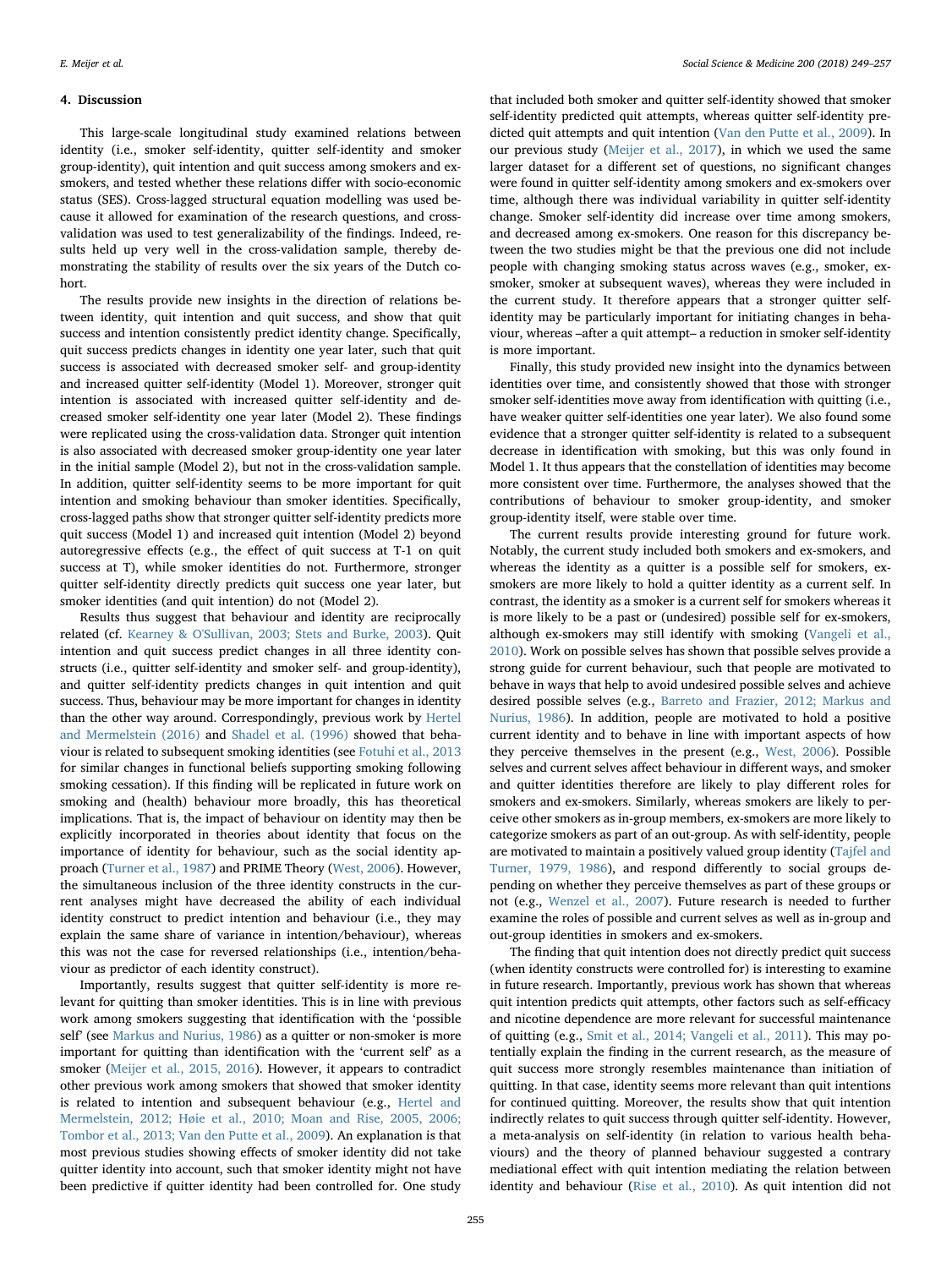directly predict quit success in our model, mediation of the relation between quitter self-identity and quit success through quit intention was not examined. Unexpectedly, the relations between identity, intention, and behaviour did not differ with SES, which contrasts a study that showed moderation of the relation between non-smoker selfidentity and quit intention by SES [\(Meijer et al., 2015\)](#page-9-3). Still, this previous study did not find moderation for quit attempts, and another study did not find moderation effects of SES on the association between identity and intention [\(Meijer et al., 2016](#page-9-7)).

#### 4.1. Limitations

The current study has limitations. First, although the longitudinal design allowed for examination of relations between identity, quit intention and quit success across many years, the one-year between waves prevented analyses of subtle changes, which are likely to occur as part of quitting (e.g., [Hughes et al., 2005\)](#page-8-14). Future research may use weekly or daily measurements to capture these finer-grained changes, for example by mobile phones (cf. [Scholz et al., 2016\)](#page-9-20). It would also be interesting to know whether change in variables between time points predicts subsequent change in variables at subsequent time points. Second, several identity constructs were included and compared, but the number of items to measure each was small. Unfortunately, comprehensive measurement of many constructs is impossible in large-scale longitudinal studies on representative samples. Relatedly, our measure of group-identity represented ties with smokers, but it may be useful to also include other aspects of group-identification, such as ingroup affect or centrality [\(Cameron, 2004; Høie et al., 2010; Meijer et al., 2016\)](#page-8-15). In addition, the ITC Netherlands Surveys did not measure quitter groupidentity, or other identity aspects (e.g., non-smoker identities) that previous research showed are important ([Meijer et al., 2015, 2016](#page-9-3)). More comprehensive measurement and the inclusion of other identity constructs may show different results, although the importance of identification with quitting is in line with findings from studies that used comprehensive identity measurements [\(Meijer et al., 2015, 2016](#page-9-3)). Third, the samples used for the initial analysis and cross-validation might not have been fully representative due to (selective) attrition. However, the samples at individual waves were representative of the Dutch population of smokers ([Nagelhout et al., 2010, 2016\)](#page-9-8). Furthermore, Model 2 included only continuing smokers at waves 4 and 5, because quit intention was not measured among ex-smokers. Those who were quit at wave 5, and might have had strong intentions to quit at wave 4, were excluded in this model. Fourth, about one third of the participants included in the initial samples for Model 1 and 2 were also included in the cross-validation samples, such that, in part, the same participants were modelled. However, the majority of participants in the cross-validation samples were not included in the initial samples, and follow-up analyses showed that results were largely similar when these participants were removed from the cross-validation sample.

#### 5. Conclusions

The results have important implications. The finding that behaviour may be more important for identity than vice versa, if replicated, may call for additions to identity theories. Moreover, changing smoking behaviour may be a vehicle to change smoking-related identity, for example through smoking cessation counselling. Furthermore, quitter self-identity appeared more important for quit intentions and smoking behaviour than smoker identities. Future research should therefore investigate ways to strengthen identification with quitting among smokers and ex-smokers, for example through narratives [\(McAdams and](#page-9-21) [McLean, 2013; Parry et al., 2001; Pennebaker, 2004, 2010](#page-9-21)) or avatars ([Song et al., 2013](#page-9-22)). Narratives and avatars have successfully been used to strengthen identity in the past. The development of such identityfocused interventions is likely to help more smokers and ex-smokers to move toward quitting smoking and to remain abstinent.

In sum, this study provided important new insights into the longitudinal relationships between identity and smoking cessation, using a large sample of smokers and ex-smokers. Intention and behaviour appear to be more important for identity change than the other way around, but identity remains important in relation to intention and behaviour. Moreover, strengthening identification with quitting among smokers and ex-smokers seems more important for smoking cessation than decreasing identification with smoking or smokers.

#### Funding

Financial support for this research was provided by the Netherlands Organization for Health Research and Development (ZonMw) (121010008, 200130002, 70000001).

RW has undertaken consultancy for, and received research funding and travel expenses from, companies that develop and manufacture smoking cessation medications (Pfizer, GSK, and J&J). He is an unpaid advisor to the UK's National Centre for Smoking Cessation and Training. His salary is funded by Cancer Research UK. The other authors declare that there are no potential conflicts of interest with respect to the research, authorship, and/or publication of this article.

#### Appendix A. Supplementary data

Supplementary data related to this article can be found at [http://dx.](http://dx.doi.org/10.1016/j.socscimed.2017.12.006) [doi.org/10.1016/j.socscimed.2017.12.006](http://dx.doi.org/10.1016/j.socscimed.2017.12.006).

#### References

- <span id="page-8-0"></span>Barreto, M.L., Frazier, L.D., 2012. Coping with life events through possible selves. J. Appl. Soc. Psychol. 42, 1785–1810. [http://dx.doi.org/10.1111/j.1559-1816.2012.00918.x.](http://dx.doi.org/10.1111/j.1559-1816.2012.00918.x)
- <span id="page-8-4"></span>Bem, D.J., 1972. Self-perception theory. Adv. Exp. Soc. Psychol. 6, 1–62. [http://dx.doi.](http://dx.doi.org/10.1016/S0065-2601(08)60024-6) [org/10.1016/S0065-2601\(08\)60024-6](http://dx.doi.org/10.1016/S0065-2601(08)60024-6).
- <span id="page-8-3"></span>Best, D., Beckwith, M., Haslam, C., Alexander Haslam, S.A., Jetten, J., Mawson, E., Lubman, D.I., 2015. Overcoming alcohol and other drug addiction as a process of social identity transition: the Social Identity Model of Recovery (SIMOR). Addiction Res. Theor. 1–13. <http://dx.doi.org/10.3109/16066359.2015.1075980>.
- <span id="page-8-9"></span>Bricard, D., Jusot, F., Beck, F., Khlat, M., Legleye, S., 2016. Educational inequalities in smoking over the life cycle: an analysis by cohort and gender. Int. J. Publ. Health 61 (1), 101–109. [http://dx.doi.org/10.1007/s00038-015-0731-6.](http://dx.doi.org/10.1007/s00038-015-0731-6)
- <span id="page-8-6"></span>Brown, J.M., 1996. Redefining smoking and the self as a non-smoker. West. J. Nurs. Res. 18 (4), 414–428. <http://dx.doi.org/10.1177/019394599601800404>.
- <span id="page-8-12"></span>Burkholder, G.J., Harlow, L.L., 2003. An illustration of a longitudinal cross-lagged design for larger structural equation models. Struct. Equ. Model. 10 (3), 465–486. [http://dx.](http://dx.doi.org/10.1207/S15328007SEM1003_8) [doi.org/10.1207/S15328007SEM1003\\_8.](http://dx.doi.org/10.1207/S15328007SEM1003_8)
- <span id="page-8-15"></span>Cameron, J.E., 2004. A three factor model of social identity. Self Ident. 3, 239–262. <http://dx.doi.org/10.1080/13576500444000047>.
- <span id="page-8-10"></span>[Fong, G.T., Cummings, K.M., Borland, R., Hastings, G., Hyland, A., Giovino, G.A., et al.,](http://refhub.elsevier.com/S0277-9536(17)30736-0/sref8) [2006. The conceptual framework of the international Tobacco Control \(ITC\) policy](http://refhub.elsevier.com/S0277-9536(17)30736-0/sref8) [evaluation Project. Tobac. Contr. 15 \(Suppl. 3\) iii3-iii11.](http://refhub.elsevier.com/S0277-9536(17)30736-0/sref8)
- <span id="page-8-13"></span>[Fotuhi, O., Fong, G.T., Zanna, M.P., Borland, R., Yong, H.-H., Cummings, K.M., 2013.](http://refhub.elsevier.com/S0277-9536(17)30736-0/sref9) [Patterns of cognitive dissonance-reducing beliefs among smokers: a longitudinal](http://refhub.elsevier.com/S0277-9536(17)30736-0/sref9) [analysis from the International Tobacco Control \(ITC\) Four Country Survey. Tobac.](http://refhub.elsevier.com/S0277-9536(17)30736-0/sref9) [Contr. 22, 52](http://refhub.elsevier.com/S0277-9536(17)30736-0/sref9)–58.
- <span id="page-8-2"></span>Frings, D., Albery, I.P., 2015. The social identity model of cessation maintenance: formulation and initial evidence. Addict. Behav. 44, 35–42. [http://dx.doi.org/10.1016/](http://dx.doi.org/10.1016/j.addbeh.2014.10.023) [j.addbeh.2014.10.023.](http://dx.doi.org/10.1016/j.addbeh.2014.10.023)
- <span id="page-8-1"></span>Hertel, A.W., Mermelstein, R.J., 2012. Smoker identity and smoking escalation among adolescents. Health Psychol. 31 (4), 467–475. [http://dx.doi.org/10.1037/a0028923.](http://dx.doi.org/10.1037/a0028923)
- <span id="page-8-5"></span>Hertel, A.W., Mermelstein, R.J., 2016. Smoker identity development among adolescents who smoke. Psychol. Addict. Behav. [http://dx.doi.org/10.1037/adb0000171.](http://dx.doi.org/10.1037/adb0000171) [Advance online publication.](http://dx.doi.org/10.1037/adb0000171)
- Høie, M., Moan, I.S., Rise, J., 2010. An extended version of the theory of planned behaviour: prediction of intentions to quit smoking using past behaviour as moderator. Addiction Res. Theor. 18 (5), 572–585. [http://dx.doi.org/10.3109/](http://dx.doi.org/10.3109/16066350903474386) [16066350903474386.](http://dx.doi.org/10.3109/16066350903474386)
- <span id="page-8-11"></span>Hu, L.T., Bentler, P.M., 1999. Cutoff criteria for fit indexes in covariance structure analysis: conventional criteria versus new alternatives. Struct. Equ. Model.: A Multidisciplinary Journal 6 (1), 1–55. [http://dx.doi.org/10.1080/](http://dx.doi.org/10.1080/10705519909540118) [10705519909540118.](http://dx.doi.org/10.1080/10705519909540118)
- <span id="page-8-14"></span>Hughes, J.R., Keely, J.P., Fagerstrom, K.O., Callas, P.W., 2005. Intentions to quit smoking change over short periods of time. Addict. Behav. 30 (4), 653–662. [http://dx.doi.org/](http://dx.doi.org/10.1016/j.addbeh.2004.08.011) [10.1016/j.addbeh.2004.08.011](http://dx.doi.org/10.1016/j.addbeh.2004.08.011).
- <span id="page-8-8"></span>Kearney, M.H., O'Sullivan, J., 2003. Identity shifts as turning points in health behaviour change. West. J. Nurs. Res. 25 (2), 134–152. [http://dx.doi.org/10.1177/](http://dx.doi.org/10.1177/0193945902250032) [0193945902250032.](http://dx.doi.org/10.1177/0193945902250032)
- <span id="page-8-7"></span>Luck, K., Beagan, B., 2015. Occupational transition of smoking cessation in women: